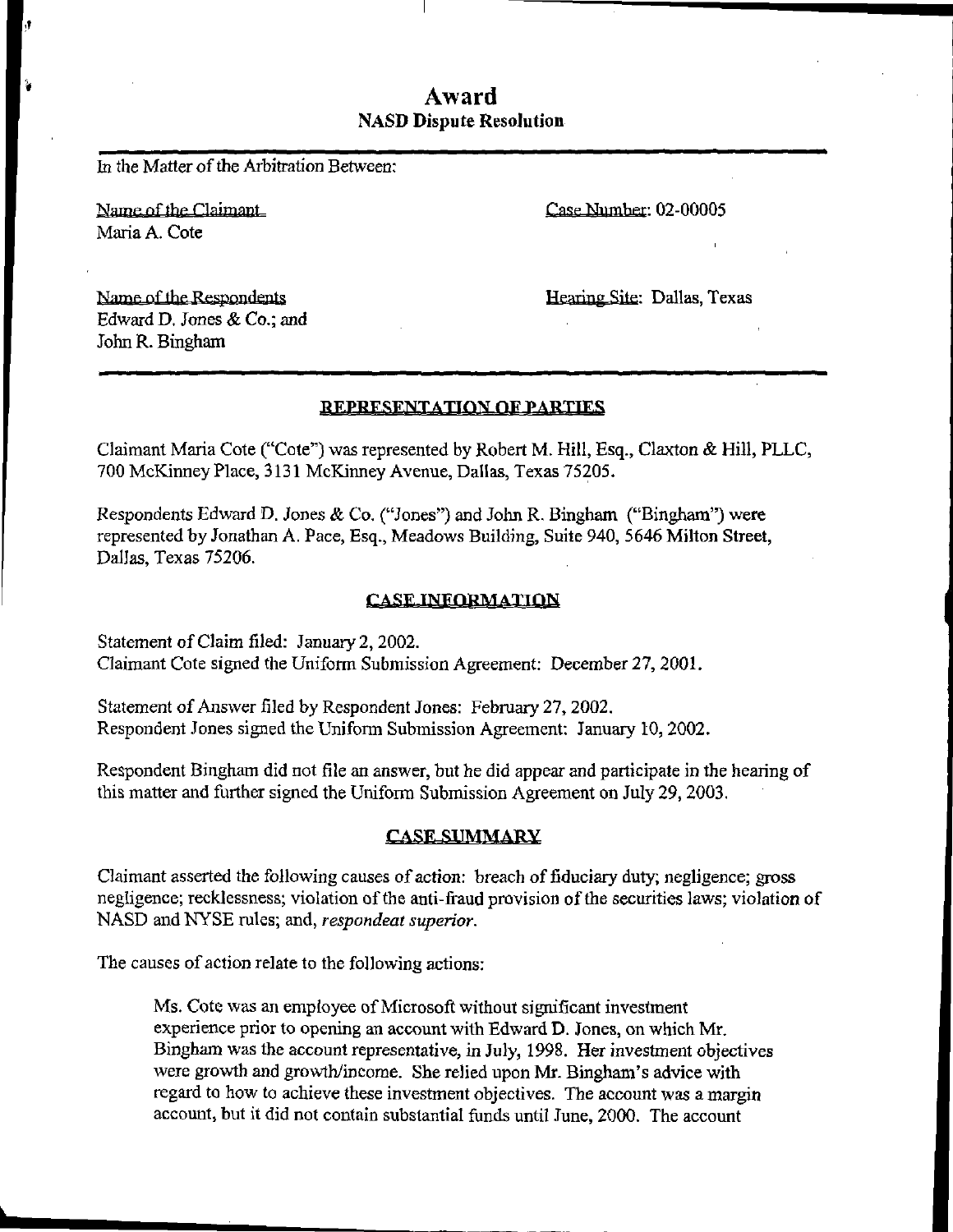$\mathbf{r}$ 

was funded by Ms. Cote's occasional exercise of Microsoft employee stock options, and the few stocks held in the account were not diversified but were almost uniformly aggressive high tech stocks.

The Claimant further contended that in June, 2000, she received some bad advice from co-workers about exercising all of her non-qualified tax options, and she considered funding the exercise through the use of margin in her Edward D. Jones account, buying and holding the stock in the account. (Both Claimant and Respondent and their respective experts agreed that this was a bad idea with no redeeming features under the circumstances.) The Claimant contended that she asked Mr. Bingham about this idea and that he basically took her order without dissuading her in any way or pointing out that this action was ill-advised. The Claimant contended that Mr. Bingham was overwhelmed with servicing approximately 2200 accounts and opening 30 to 50 new accounts per month. The Claimant exercised options for 6,009 shares of Microsoft on June 16, 2002, at an approximate cost to her (including tax withholding) of \$203,000. The stock was valued at close to \$450,000 at the time of exercise.

i

The Claimant further contended that as a result of failing to receive proper advice from the Respondents she lost most of the value of her account when Microsoft's price declined in the latter half of 2000 and the first quarter of 2001. She further contended that Edward D. Jones failed to adequately supervise Mr. Bingham, given that his workload was much higher than normal, that there was a series of complaints and errors by Mr. Bingham known to the firm, and that Ms. Cote's portfolio did not appear to be consistent with her investment objectives.

Unless specifically admitted in its Answer, Respondents denied the allegations made in the Statement of Claim and asserted the following:

Mr. Bingham did tell Ms. Cote that abuy-and-hold exercise of her Microsoft options was a bad idea but that she persisted in doing so anyway. They contended that she was familiar with margin, have drawn against the margin in her account for a period of several years prior to the exercise of the options in June, 2000, and that she should have known of the risks involved. They further contended that even if she did not appreciate the risk from buying this stock on margin and holding it at the time she exercised the options, that she fully realized the risks and the effects of margin in October, 2000, after she received a series of margin calls and the price of Microsoft and value of her account sharply declined, as evidenced by her testimony at the hearing. She continued to hold the stock, however, as it declined further through April, 2001, when she finally liquidated the position.

The Respondents further contended that Ms. Cote was on notice at all times that her investment portfolio was aggressive and was not diversified, as shown by charts and graphs in the Edward D. Jones monthly statements and disclosures in those statements that her account holdings were inconsistent with her investment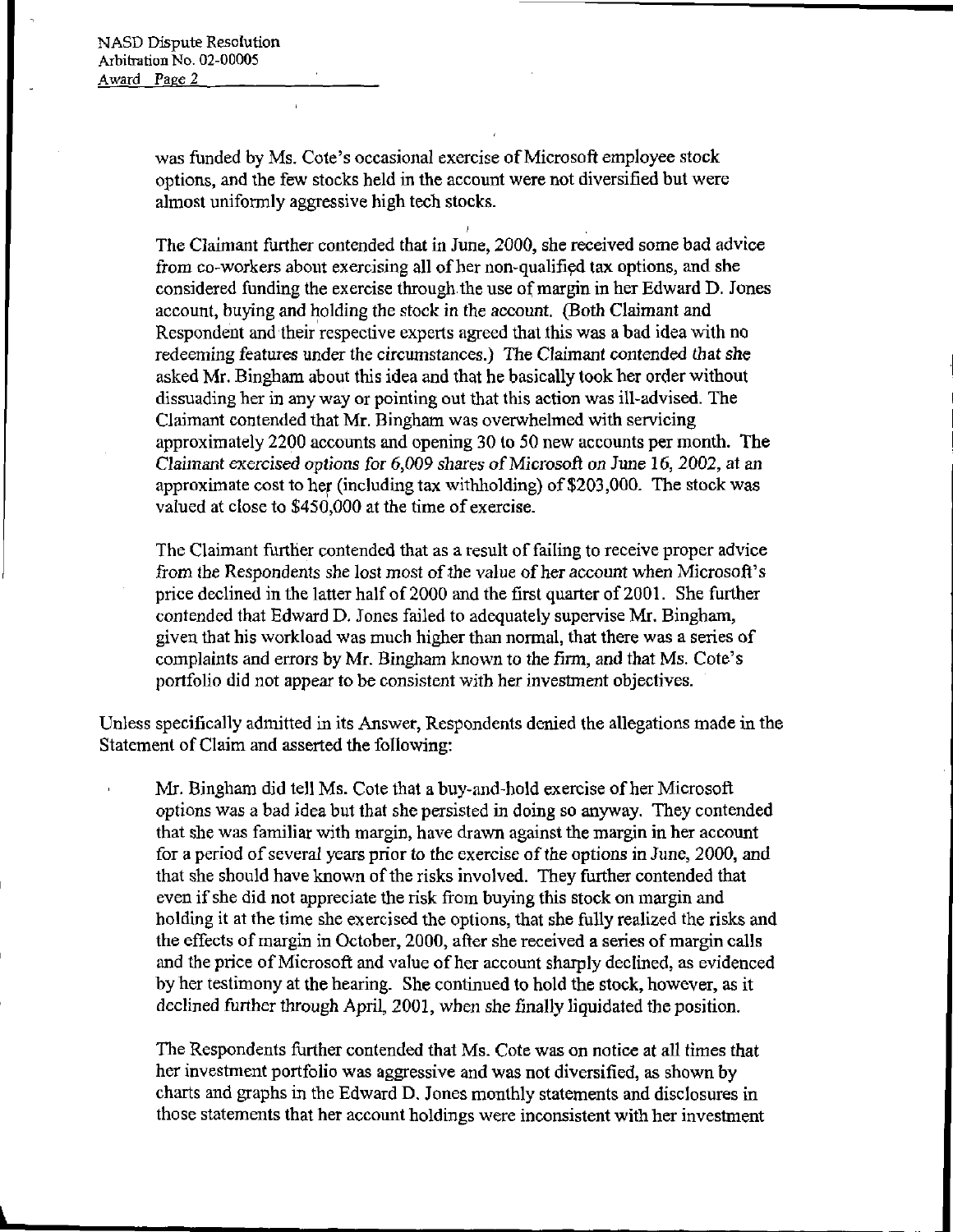profile.

In addition, Respondent Jones asserted the following affirmative defenses:

- 1. Claimant has failed to mitigate damages and is barred from collecting damages, if any, at this time;
- 2. Claimant's contributory negligence bars her from collecting damages;
- 3. Claimant is guilty of laches in failing to reverse the transactions complained of or complaining in a timely fashion or, in the alternative, selling her shares immediately;
- 4. Claimant has ratified the transactions because with full knowledge of the transactions, she failed to timely complain and reverse any of the transactions;
- 5. Claimant is estopped to assert damages for allegedly unauthorized transactions because she received a monthly statement and determined to accept the trade; and,
- 6. Claimant has waived her cause of action by accepting the trade.

## RELIEF REQUESTED

Claimant requested:

Compensatory Damages \$250,000.00 Punitive Damages \$500,000.00

Interest Pre- and post-judgment at the maximum rate allowed by law Attorneys' Fees Under Texas law Other Costs Unspecified amount

And other Monetary/Non-Monetary Relief, to which Claimant may be entitled. At hearing, Claimant set actual damages at \$194, 251.00.

Respondents requested that the Panel dismiss the Statement of Claim.

## **AWARD**

After considering the pleadings, the testimony and evidence presented at the hearing, the Panel has decided in full and final resolution of the issues submitted for determination as follows:

- 1. Respondents Edward D. Jones & Co. and John R. Bingham are jointly and severally liable for and shall pay to the Claimant, Maria A. Cote, the sum of \$61,000.00 in compensatory damages, plus pre-judgment interest from October 1, 2000 through September 1, 2003 in the sum of \$17,792.00, for a total of \$78,792.00;
- 2. In addition, Respondents Edward D. Jones & Co. and John R. Bingham are jointly and severally liable for and shall pay to the Claimant, Maria A. Cote, postjudgment interest at the rate of 10% per annum, accruing from 30 days after service of the award until the sum is paid in full:
- 3. Furthermore, Respondents Edward D. Jones & Co. and John R. Bingham are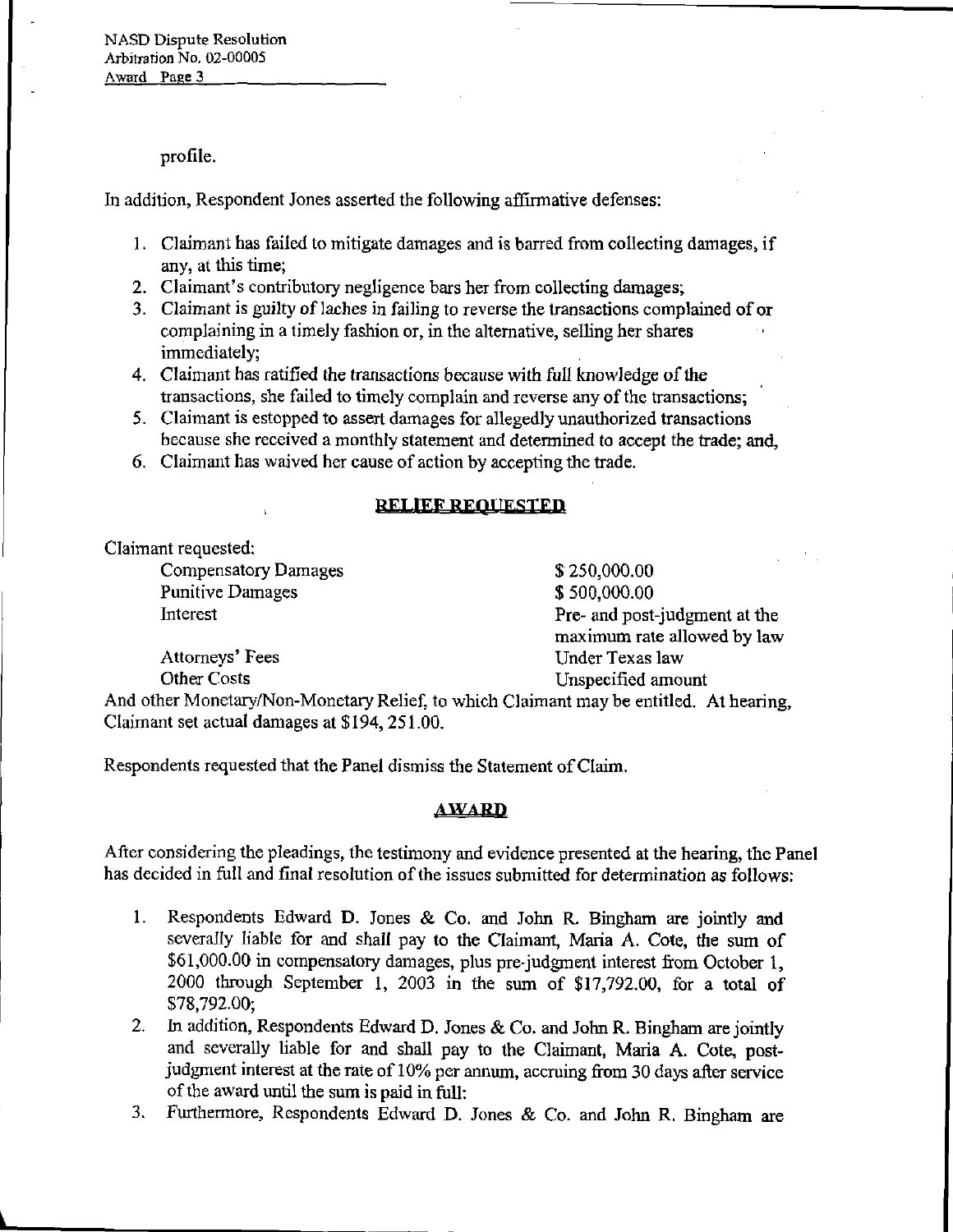jointly and severally liable for and shall pay to the Claimant, Maria A. Cote, the sum of  $$11,575.00$  as costs and expenses;

- 4. All additional costs of arbitration, including any attorneys' fees, shall be borne by the party incurring the cost; and
- 5. Any and all relief not specifically addressed herein, including punitive damages, is denied.

## FFFS

Pursuant to the Code, the following fees are assessed:

## Filing Fees

NASD Dispute Resolution will retain or collect the non-refundable filing fees for each claim:

Initial claim filing fee  $= $$  375.00

## Member Fees

Member fees are assessed to each member firm that is a party in these proceedings or to the member firm that employed the associated person at the time of the events giving rise to the dispute. Accordingly, Respondent Edward D. Jones & Co. is a party and the following member fees are assessed

| Member surcharge        | $=$ \$ 2,250.00 |
|-------------------------|-----------------|
| Pre-hearing process fee | $=$ \$ 750.00   |
| Hearing process fee     | $= $4,000.00$   |

## Adjournment Fees

Fees for postponement of the hearings scheduled for January 21-24, 2003: waived by panel.

## Forum Fees and Assessments

The Panel has assessed forum fees for each session conducted. A session is any meeting between the parties and the arbitrator(s), including a pre-hearing conference with the arbitrator(s), that lasts four (4) hours or less. Fees associated with these proceedings are:

|                  | Four (4) Hearing sessions $\omega$ \$1,200.00 |                          | $=$ \$4,800.00 |
|------------------|-----------------------------------------------|--------------------------|----------------|
| Hearing Date:    | July 29, 2003<br>Iuly 30, 2003                | 2 sessions<br>2 sessions |                |
| Total Forum Fees |                                               |                          | $=$ \$4,800.00 |

The Panel has assessed \$4,800.00 of the forum fees jointly and severally to Respondents Edward D. Jones & Co. and John R. Bingham,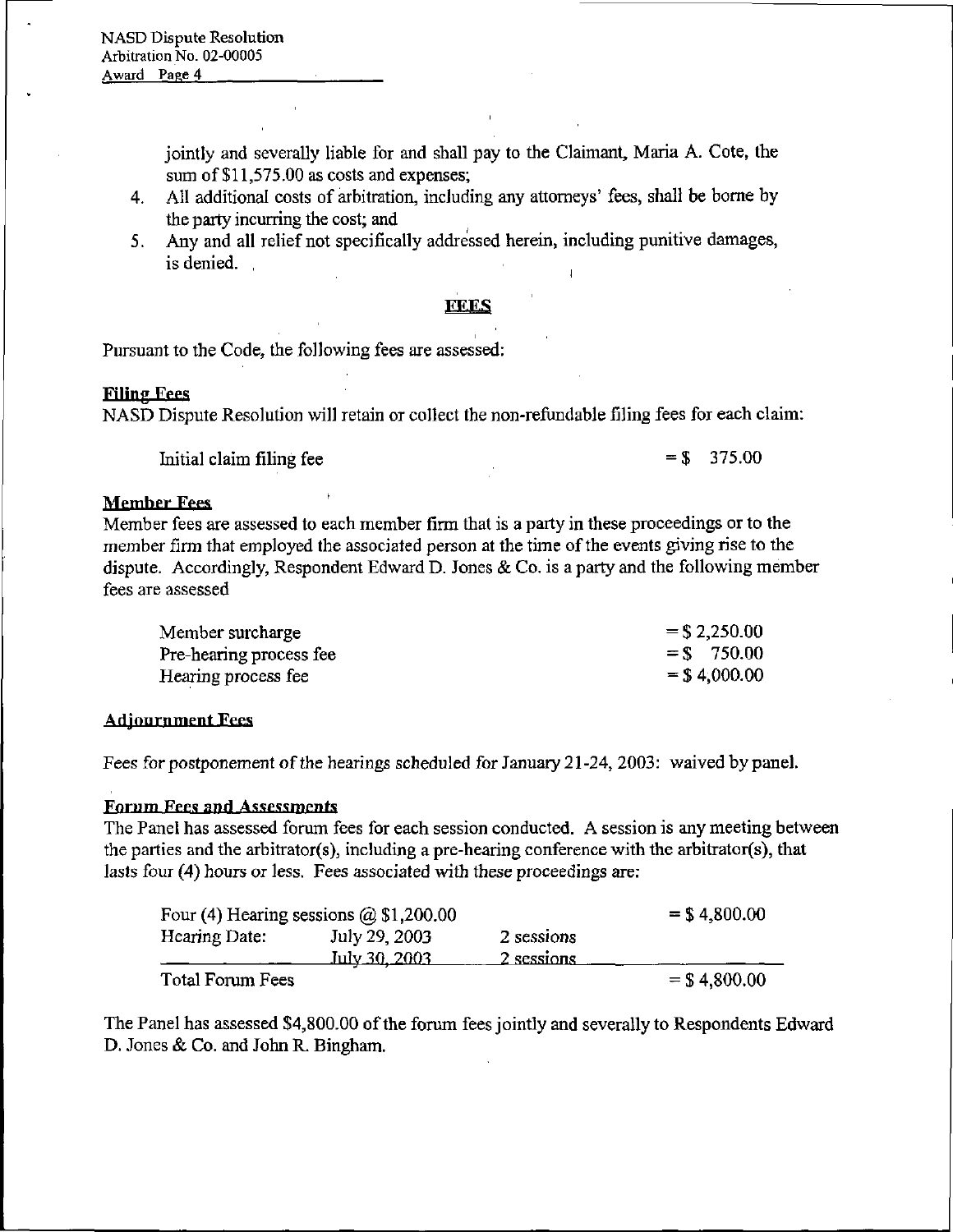ent By: John Courtade, P.C.; υσέ 28/2003 ΤΕΙΤΟ ΡΑΧ

 $\mathbf{H}$ 

#### **NASD Dispute Resolution** Arbitration No. 02-00005 Award Page 5

ł

## **FEE SIMMARY**

| Claimant, Maria A. Cote is solely liable for:                                               |                     |
|---------------------------------------------------------------------------------------------|---------------------|
| Initial Filing Fee                                                                          | $-5$ 375.00         |
| Less nayments                                                                               | $= 5.11575.00$      |
| Balance Refunded by NASD Dispute Resolution                                                 | $-51.200.00$        |
| Respondent Edward D. Jones & Co. is solely liable for:                                      |                     |
| Member Fees                                                                                 | $=$ \$7,000.00      |
| Less nayments                                                                               | = 5 6 500 00        |
| Balance Due NASD Dispute Resolution                                                         | 500.00<br>$\sim$    |
| Respondents Edward D. Jones & Co. and John R. Bingham are jointly and severally liable for: |                     |
| Forum Fees                                                                                  | $=$ \$4,800.00      |
| <u>Less payments</u>                                                                        | 0.00<br>$=$ $\zeta$ |
| Balance Due NASD Dispute Resolution                                                         | $-54,800,00$        |

All balances are payable to NASD Dispute Resolution and are due upon receipt pursuant to Rule  $10330(g)$  of the Code.

#### ARRITPATION PANEL

John Courtade - Public Arbitrator, Presiding Chairperson Roland D. Freeman - Public Arbitrator Valynda A. Ewton - Non-Public Arbitrator

## Concurring Arbitrators' Signatures

John Courtade Public Arbitrator, Presiding Chairperson

ا جستم

Signature Date

Roland D. Freeman **Public Arbitrator** 

Valynda A. Ewton Non-Public Arbitrator

Date of Service (For NASD Dispute Resolution office use only)

Signature Date

Signature Date

中 li Ħ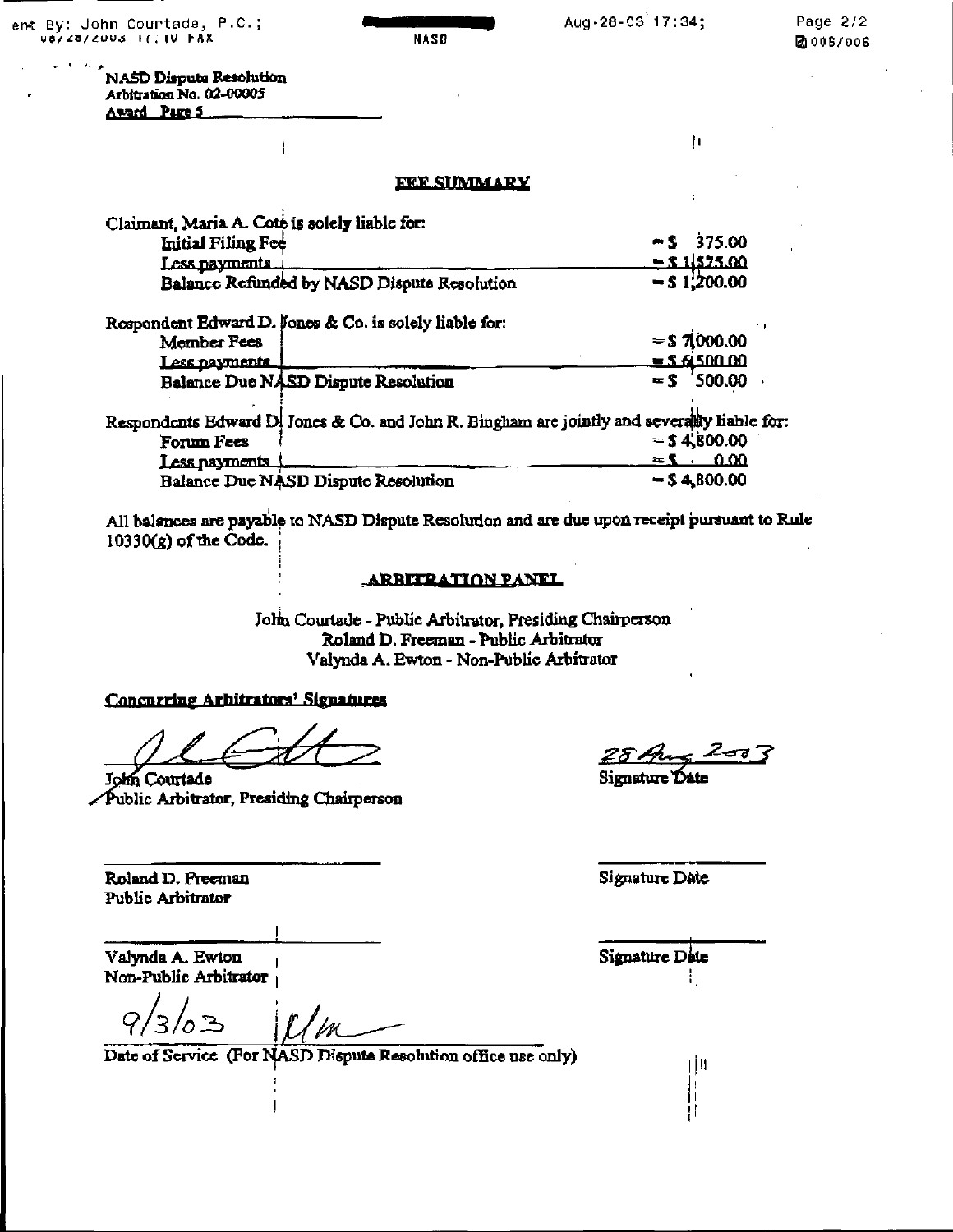| 09/03/2003.11:36                                                                                                             | <b>NASO</b>           |                                                      | PAGE<br>2002/002            |
|------------------------------------------------------------------------------------------------------------------------------|-----------------------|------------------------------------------------------|-----------------------------|
| lent By: John Courteds, P.C.;<br>NOT BOYSUND TITTU FAR                                                                       | <b>NASP</b>           | Aug-28-08 17:04;                                     | Page 2/2<br><b>Dest/600</b> |
| and the second state<br><b>NASD Diren</b><br>Aristophine 3th, 00-00803<br>i hai                                              |                       | ÷.                                                   |                             |
|                                                                                                                              |                       | ħ                                                    |                             |
|                                                                                                                              | <b>ATLANTANA AREK</b> |                                                      |                             |
| Claimsmt, Macia A. Coab is suisity listics for:<br><b>Inisial Piling For</b><br>Balance Radiagond by NASD Dispute Resolution |                       | -1 375.00<br><u>. 2 11174.00</u><br>$-31.300.00$     |                             |
| Roupendout Bewerd D. Fonce & Co. is solely liable for<br>Manber Poes<br>Balazion Dan NASD Diapute Rounlation                 |                       | $-$ 3 $7.000.00$<br><u>∍ 3 ấ9m 00</u><br>$-5'500.00$ |                             |
| Respondants Boward Di Jones & Co. and John R. Bingham are jointly and a<br><b>Forum Four</b><br>وأنضب ومحددا                 |                       | <b>- 5 4,800,00</b><br>-1 100                        | rendir lidh fan             |
| <b>Balance Due NASD Dispute Recention</b>                                                                                    |                       | $-34,00.00$                                          |                             |

All balances are payable to NASD Dispute Resolution and are due upon resolpt piers and to Rule 10330(g) of the Code.

#### ARRETAATION PARKE

John Courtado - Public Aristanter, Presiding Canigpenson.<br>Roland D. Provence: - Public Aristanter. Valynda A. Berkus - Non-Public Arbitrator

Concerting Arbitrature' Bigst

œħ abido

in í

Roland D. Frasman Poblic Arbitrator

Valyada A. Bwton t Nas-Public Arbitrator

 $9/3/03$  $^{\prime\prime\prime\prime}$ 

۱

Date of Service (For NASD Dispute Resolution office use only)

Ell Angel<br>Ngunan Din

 $02$ 

Bign n Di

Signature Disto  $1_{\pm}$ 

 $||||$ ׀׀<br>׀׀

đ